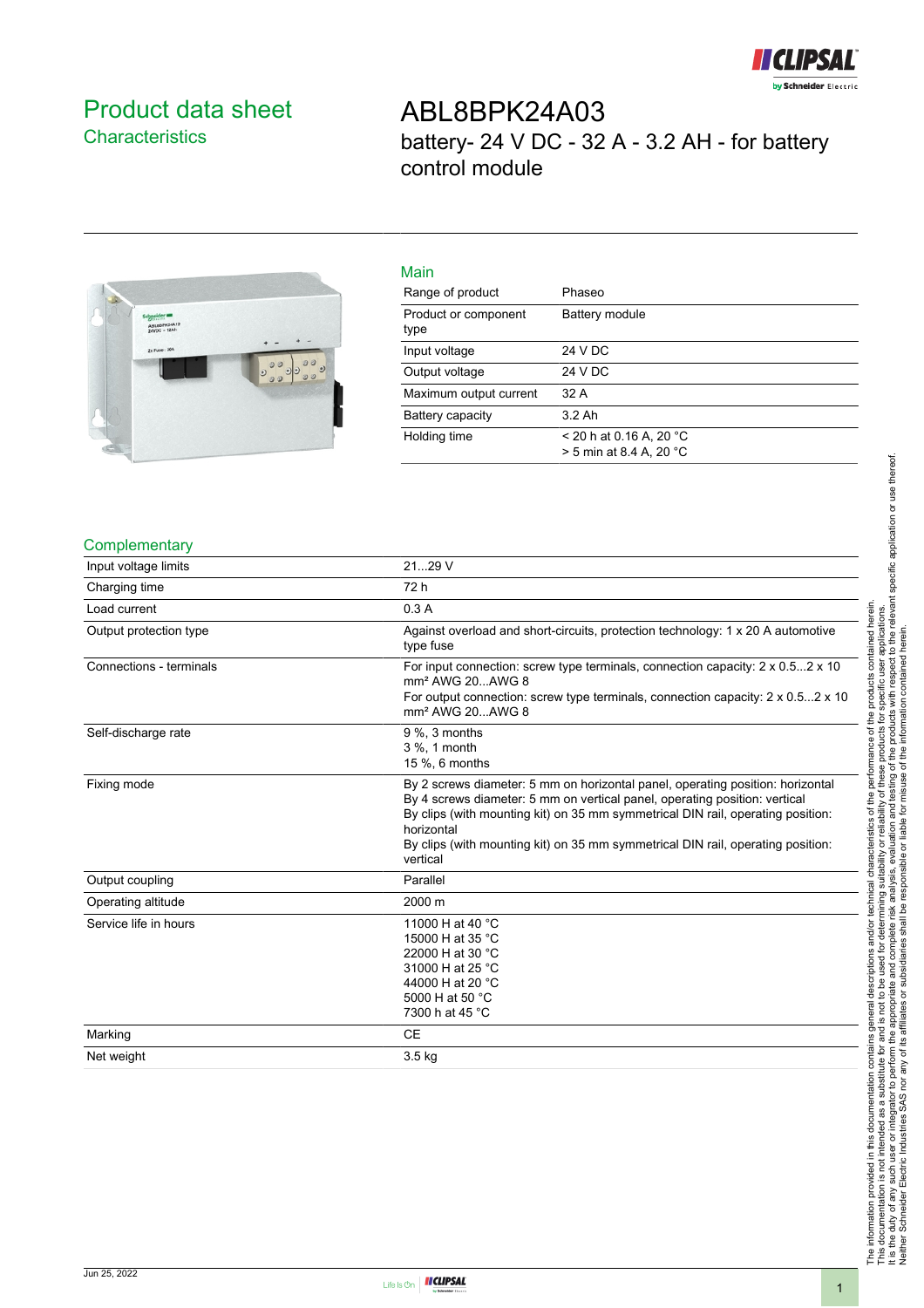#### Environment

| Product certifications                | <b>CTP</b><br>UL                                                                                        |
|---------------------------------------|---------------------------------------------------------------------------------------------------------|
| Ambient air temperature for operation | 040 °C                                                                                                  |
| Ambient air temperature for storage   | $-2050 °C$                                                                                              |
| IP degree of protection               | IP10 conforming to EN/IEC 60529                                                                         |
| Overvoltage category                  | Class 3 conforming to VDE 0106-1                                                                        |
| Vibration resistance                  | 2 gn (f = 11.9150 Hz) conforming to EN/IEC 61131-2<br>3.5 mm (f= 311.9 Hz) conforming to EN/IEC 61131-2 |

### Packing Units

| Unit Type of Package 1       | <b>PCE</b> |
|------------------------------|------------|
| Number of Units in Package 1 | 1          |
| Package 1 Weight             | 3.538 kg   |
| Package 1 Height             | 16.5 cm    |
| Package 1 width              | 18 cm      |
| Package 1 Length             | 27 cm      |
| Unit Type of Package 2       | P06        |
| Number of Units in Package 2 | 24         |
| Package 2 Weight             | 111.308 kg |
| Package 2 Height             | 75 cm      |
| Package 2 width              | 60 cm      |
| Package 2 Length             | 80 cm      |
| Unit Type of Package 3       | S06        |
| Number of Units in Package 3 | 24         |
| Package 3 Weight             | 105.784 kg |
| Package 3 Height             | 73.5 cm    |
| Package 3 width              | 60 cm      |
| Package 3 Length             | 80 cm      |

### Offer Sustainability

| <b>REACh Regulation</b>         | <b>REACh Declaration</b>                   |
|---------------------------------|--------------------------------------------|
| <b>REACh free of SVHC</b>       | Yes                                        |
| <b>EU RoHS Directive</b>        | Not applicable, out of EU RoHS legal scope |
| China RoHS Regulation           | China RoHS Declaration                     |
| <b>Environmental Disclosure</b> | Product Environmental Profile              |
| <b>Circularity Profile</b>      | End Of Life Information                    |
| PVC free                        | Yes                                        |

# Contractual warranty<br>Warranty

18 months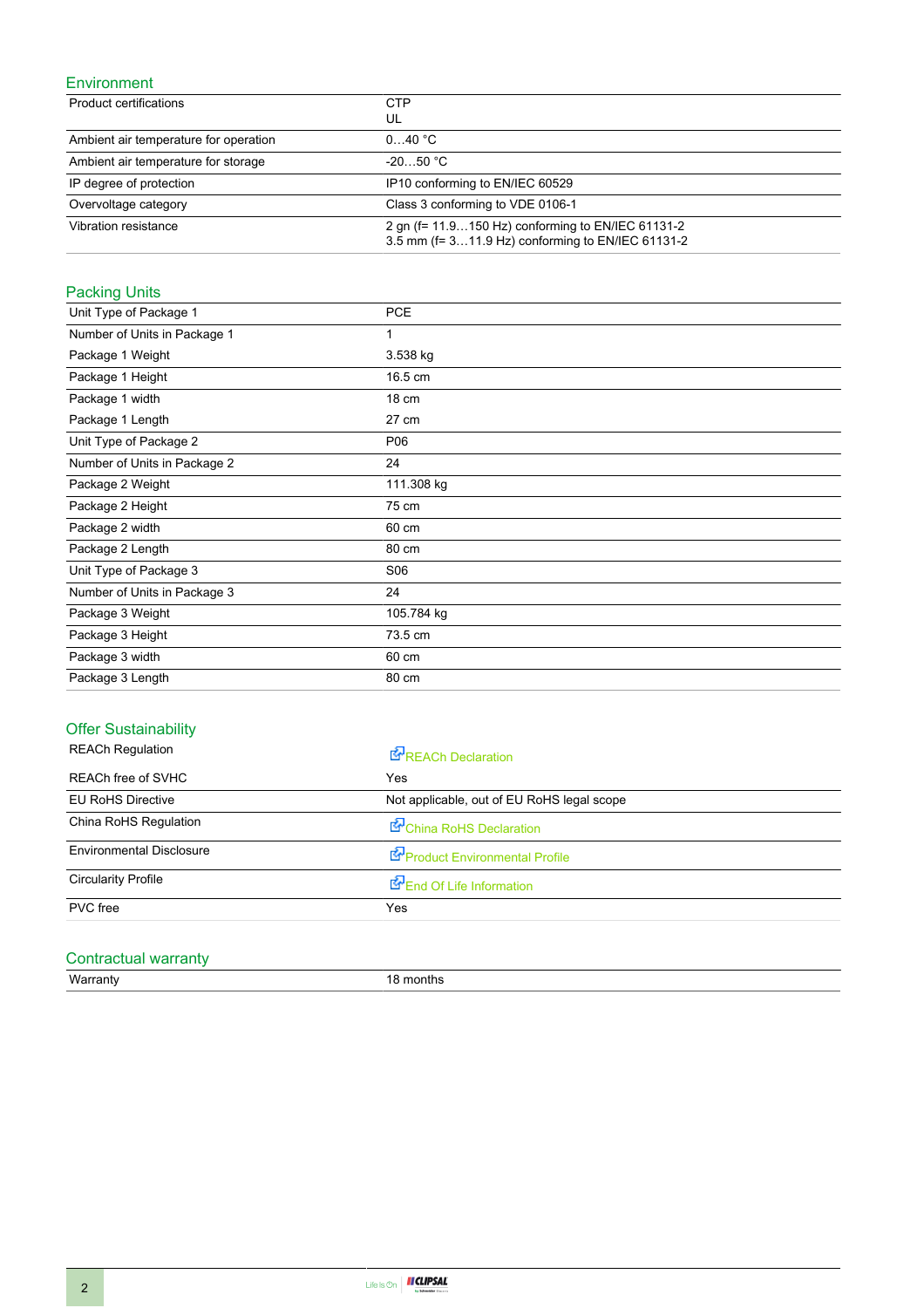## ABL8BPK24A03

#### 24 Vdc Battery Module

#### Dimensions

 $\frac{mm}{inch}$ 



| ABL       |          | b          |     | G        | н        |
|-----------|----------|------------|-----|----------|----------|
| 8BPK24A03 | 184/7.24 | 138,5/5.45 | 131 | 156/6.14 | 83/3.27  |
| 8BPK24A07 | 170/6.69 | 155,5/6,12 | 131 | 152/5.98 | 100/3.94 |
| 8BPK24A12 | 236/9.29 | 155 5/6 12 | 131 | 218/3.94 | 100/3.94 |

(1) ABL8BPK24A03 (with kit ABL1A02)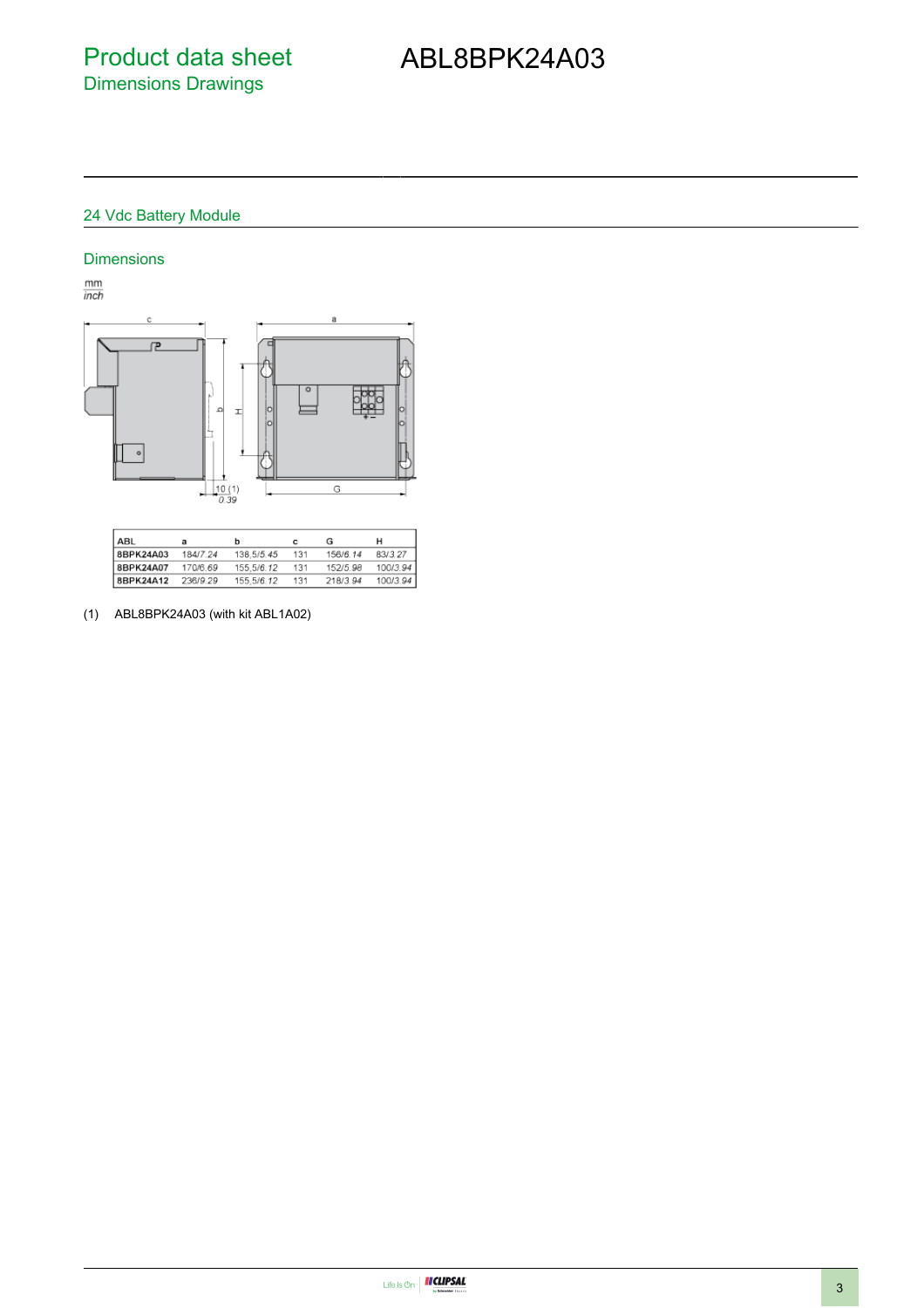Product data sheet Mounting and Clearance

## ABL8BPK24A03

### 24 Vdc Battery Module